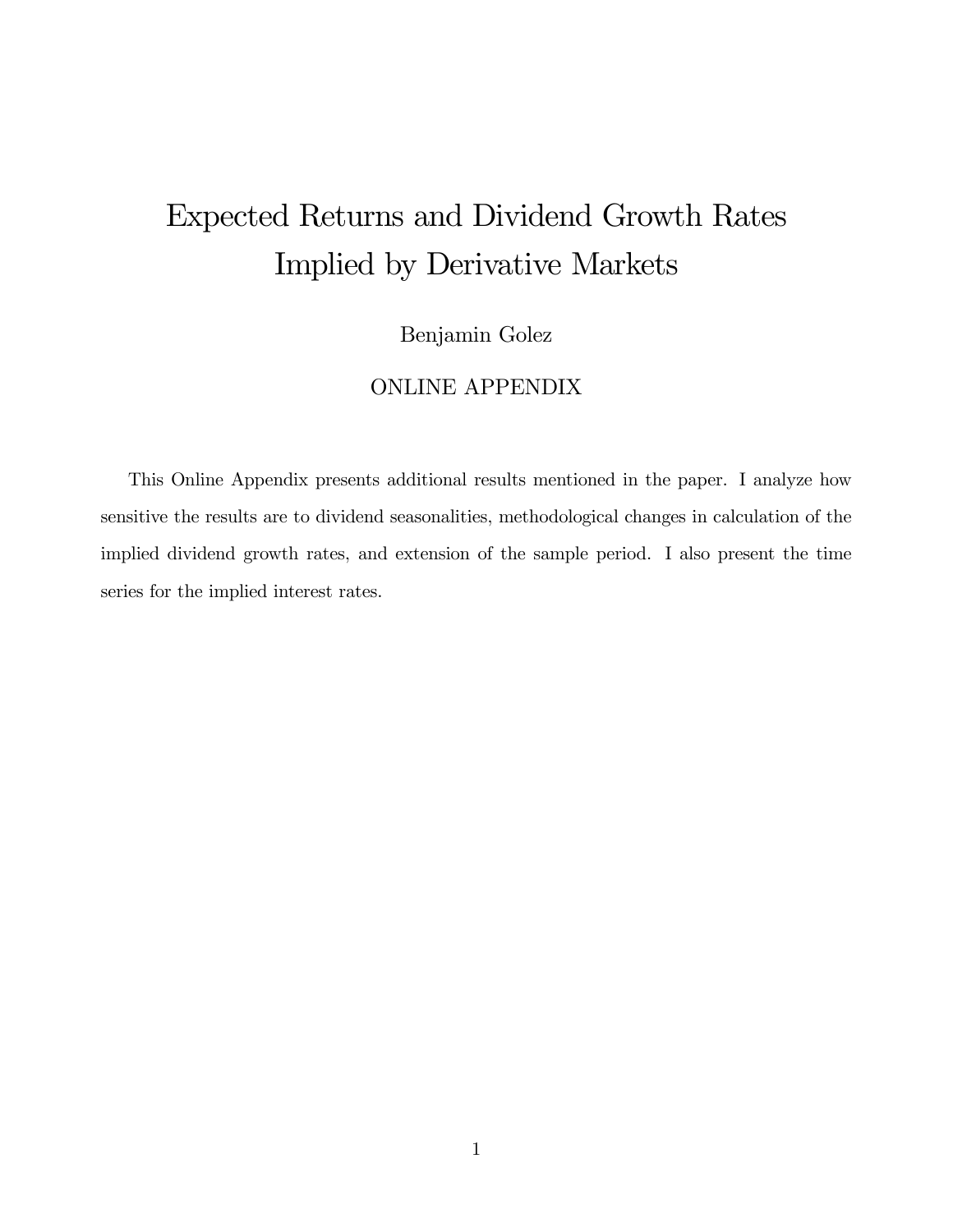# OA.1 Seasonality of dividends and maturity of derivatives

The implied dividend growth rates analyzed in the paper are defined as the difference between the log-implied dividend yield and the log dividend-price ratio  $idg_t = idy_t - dp_t$ . Given the balance between seasonalities in dividend payments, the liquidity of derivatives, and the dividend risk premium, results in the paper are based on an annualized implied dividend yield with six months to maturity and the standard dividend-price ratio estimated by summing dividends over the past 12 months. To address a concern that this maturity mismatch and seasonalities in dividend payments could be driving the documented improvement in predicting returns, I consider three additional tests.

First, I re-run dividend growth rate and return predictability regressions by including monthly dummies. The results reported in Tables OA.1 and OA.2 show that inclusion of monthly dummies has almost no effect on the predictive coefficients of either the standard dividend-price ratio, the implied dividend growth rates, or the corrected dividend-price ratio. Moreover, inclusion of monthly dummies reduces the  $adj$ .  $R^2$  in all the predictive regressions, which suggests that seasonalities help predict neither dividend growth rates nor returns.

## [Insert Table OA.1 and Table OA.2 about here]

In the second test, I re-estimate implied dividend growth rates using implied dividend yields with different maturities. Given the liquidity restrictions, I use implied dividend yields with maturities of between three and seven months.<sup>1</sup> The results are reported in Table  $OA.3.^2$ 

Regardless of the maturity of the derivatives, implied dividend growth rates remain a significant predictor of annual dividend growth rates, and the corrected dividend-price ratio predicts

<sup>&</sup>lt;sup>1</sup>Because implied dividend yields with short maturities are very volatile, the implied dividend yield at maturity of three months has a negative value on three occasions (December 1999, May 2000, and July 2000). I replace these observations with the implied dividend yield at maturity of 4 months.

 ${}^{2}\text{In Section OA.2}$ , where implied dividend yield is estimated solely from options, I use implied dividend yields with maturities up to 12 months. In untabulated results, I show that return predictability improves with the maturity of the options-implied dividend yield. I also find, however, that implied dividend yields with longer maturities are increasingly contaminated by the dividend risk premium, in line with Binsbergen et al. (2012), and thus cannot be used as proxies for expected yields.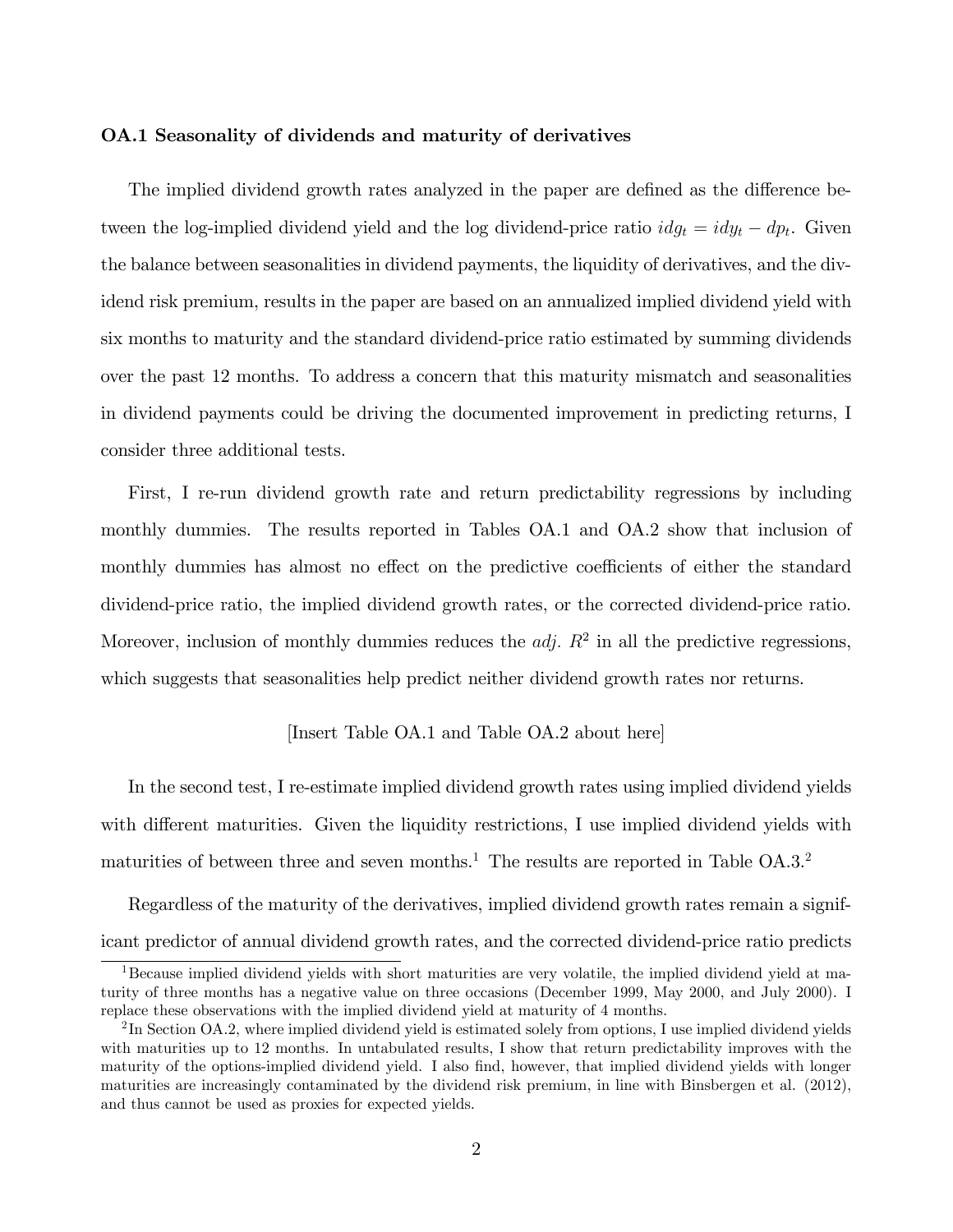returns better than the realized dividend-price ratio. Still, maturity of the implied dividend yield matters. Implied dividend growth rates with longer maturities are half as volatile as implied dividend growth rates with shorter maturities. Implied dividend growth rates with longer maturities also predict future dividend growth rates much better. Similarly, the corrected dividend-price ratios based on longer-maturity implied dividend growth rates predict returns better. Since dividend seasonalities decline with the maturity of derivatives, and predictability improves with maturity, these results confirm that the documented improvement in the predictability of returns in the main analysis is unlikely to be driven by seasonalities.

# [Insert Table OA.3 about here]

In the third test, I repeat the second exercise, but instead of the standard dividend-price ratio with dividends summed over the past 12 months I use the dividend-price ratio based on annualized dividends summed over the past six months,  $dp_t^{6m} = \log \left[\frac{2 \times D_t^6}{P_t}\right]$  $\Big]$ , where  $D_t^6$ is the six-month trailing sum of dividends. Results reported in Table OA.4 reveal that the documented predictability is robust to an alternative way of constructing the dividend-price ratio. Comparison of results reported in Tables OA.3 and OA.4 shows that the implied dividend growth rates in both cases exhibit very similar time-series characteristics. While dividend growth rate predictive regressions are slightly affected, return predictive regressions yield almost the same results.<sup>3</sup>

# [Insert Table OA.4 about here]

# OA.2 Alternative ways to estimate implied dividend yield

In the paper I estimate implied dividend yields simultaneously from options and futures. I motivate this approach by the notion that no-arbitrage relations hold better when there

<sup>&</sup>lt;sup>3</sup>Note that here, given that dividends are summed over last six months, to better match the data, I consider predicting half-annual dividend growth rates as opposed to annual dividend growth rates.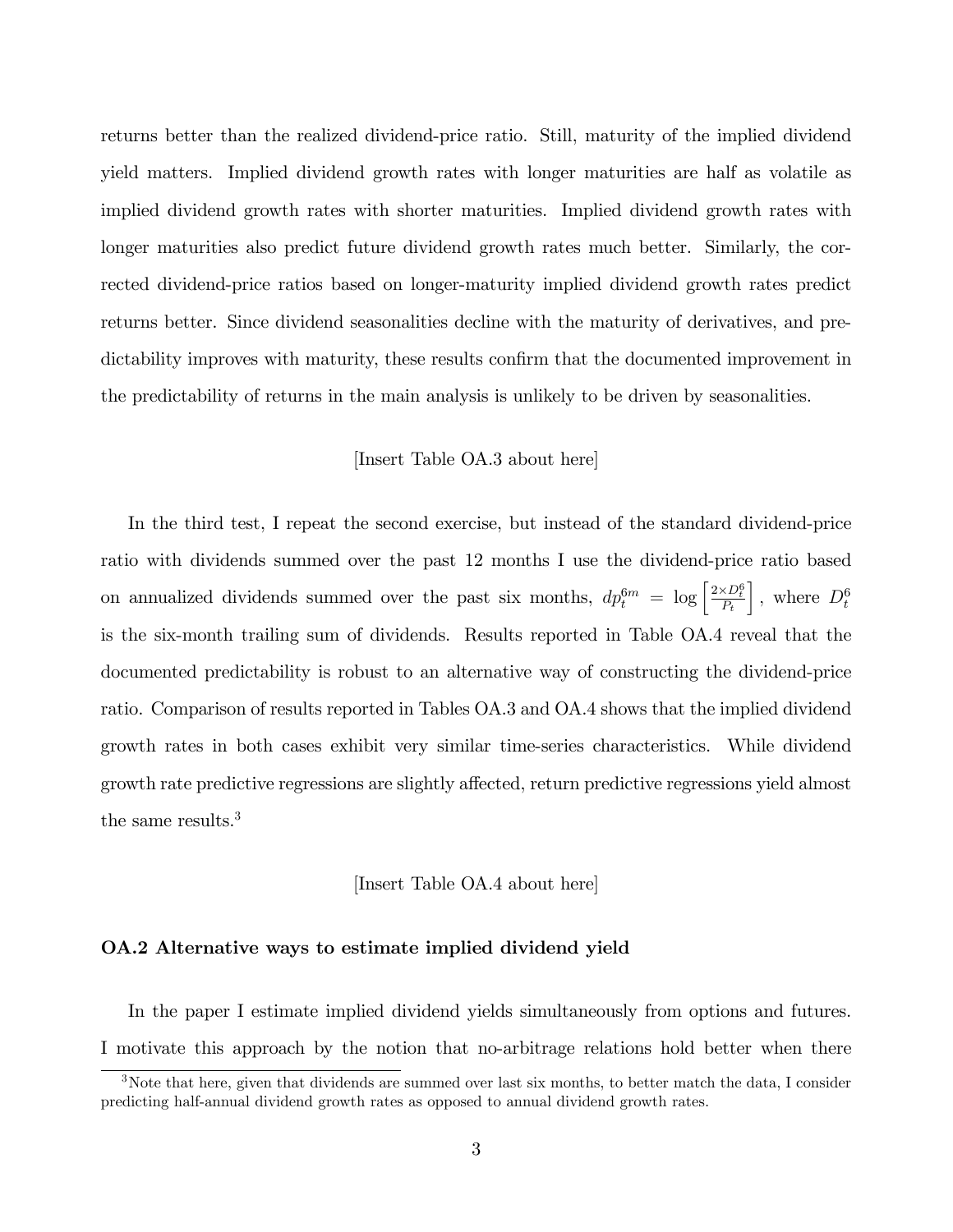are options and futures with matching maturities, so any mispricing in options can be easily arbitraged away by trading futures. This approach also enables estimation of implied dividend yields without specifying a proxy for the implied interest rate.

Now I estimate implied dividend yields either from options (based on put-call parity) or from futures (based on the cost-of-carry formula). As a proxy for the interest rate I use either LIBOR (closest to maturity), or the interest rate implied by the derivative markets (see equation 12 in the paper and Figure  $OA.1$ <sup>4</sup>.<sup>4</sup> I use six months to maturity options and futures.

The results are reported in Table OA.5. When LIBOR is used in conjunction with either options data or futures data, dividend growth rate predictability results are rather weak, and the corrected dividend-price ratio predicts returns no better than the standard dividend-price ratio. When I use implied interest rates rather than LIBOR, dividend growth rate predictability improves, and the corrected dividend-price ratios become significant predictors of future returns. The *adj.*  $R^2$  in the predictive regression with monthly returns is 1.81% when the corrected dividend-price ratio is based on options, and it is 2:23% when the correction is based on futures. Still, this is much lower than the *adj.*  $R^2$  of 4.93% when the corrected dividend-price ratio is based on implied dividend growth rates estimated simultaneously from options and futures. Thus, it is indeed advantageous to combine no-arbitrage relations and extract information about implied dividends from two closely related markets for S&P 500 derivatives.

[Insert Table OA.5 about here]

# OA.3 Synchronicity issues

The main analysis in the paper is based on end-of-day futures and option prices. This could be problematic because spreads tend to widen toward the end of the trading day. Also, options

<sup>4</sup>When estimating implied dividend yield from options, one can circumvent the need to use a proxy for the interest rate by combining options with different strike prices. In untabulated results I find the results comparable to estimating implied dividend yield from options in combination with the interest rate implied by options and futures.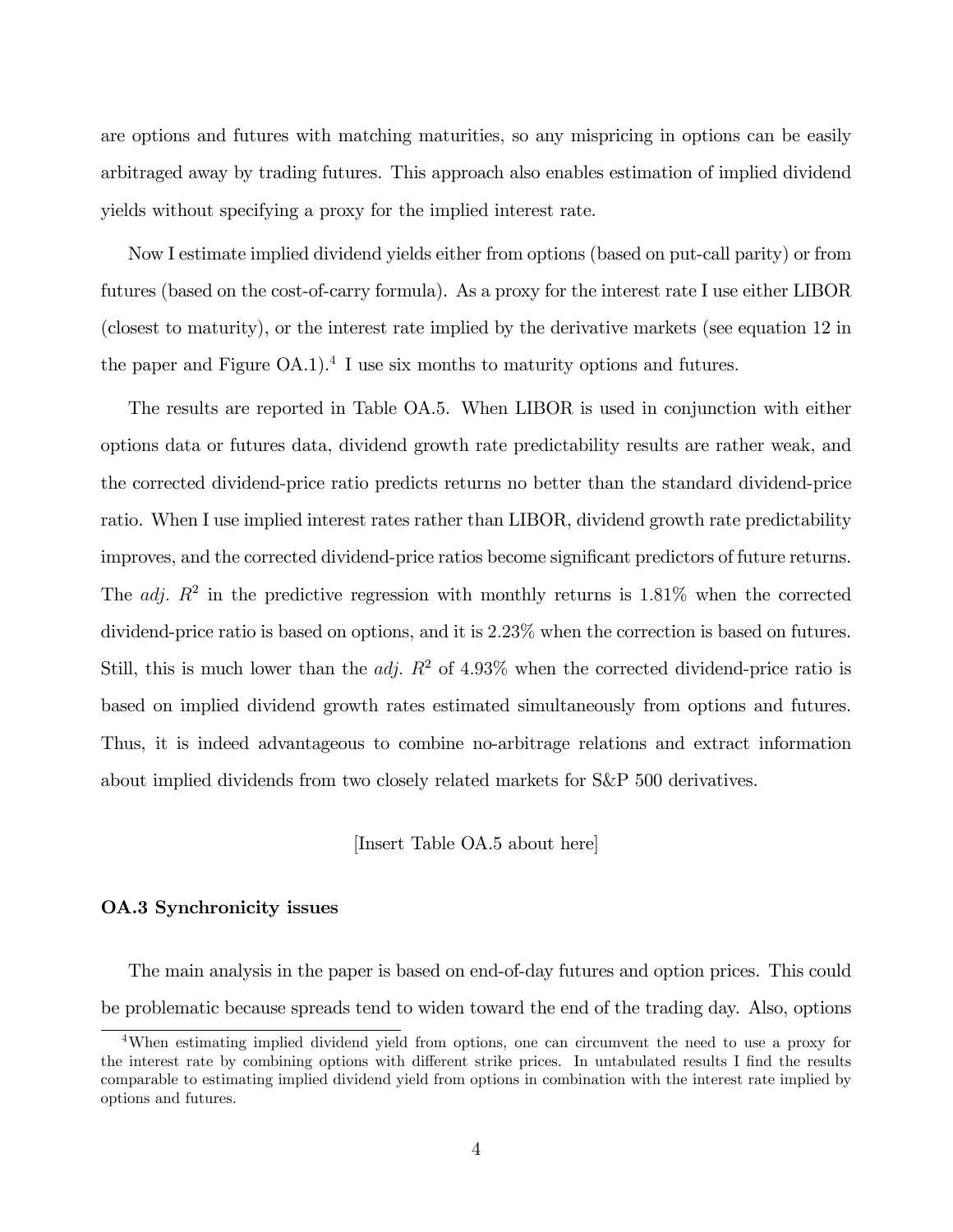and futures have a different time stamp from the underlying index. While the stock exchange closes at 15:00 (central time), options and futures trade until 15:15 (central time).

To address these synchronicity issues, I obtain from Tick Data the S&P 500 cash index intra-daily data and S&P 500 options and futures intra-daily trades and quotes data. While intra-daily cash index data are available for the whole time period, intra-daily options data run from July 2004 onward and intra-daily futures data run from January 2010 onward.

Using these intra-daily data, I first estimate implied dividend growth rates from January 2010 through June 2011. I use the mid-point between the bid and the ask price for options and futures. I consider only pit data between 10:00 and 14:00. For consistency with the end-of-day data, I focus on quarterly expirations and use ten days of data at the end of each month.

I first make within-minute matches between the call and the put prices and retain, within each minute, the match with the closest time stamp. Similarly I then match option pairs with within-minute observations for the cash index. Finally, I match these data with the futures quotes. Because futures quotes are relatively scarce (in comparison to options quotes), I allow for wider intervals for futures by making within-10-minute matches.

Results are reported in Table OA.6. I use the full period starting in January 1994, but replace implied dividend growth rates based on end-of-day data with implied dividend growth rates based on the intra-daily data for the period from January 2010 through June 2011. As reported in Column 2, the intra-daily data seem to provide added information about future returns over and above the end-of-day data. The predictive regression for monthly returns with the corrected dividend-price ratio has an *adj.*  $R^2$  of 6.20%. Surprisingly, however, implied dividend growth rates based on the intra-daily data are slightly more volatile than the implied dividend growth rates based on the end-of-day data (19:21% versus 18:10%).

Given that futures quotes are less frequent than options quotes, I next consider calculating implied dividend growth rates without futures data by combining options intra-daily data with the implied interest rate. Here I use all the options intra-daily data going back to July 2004. I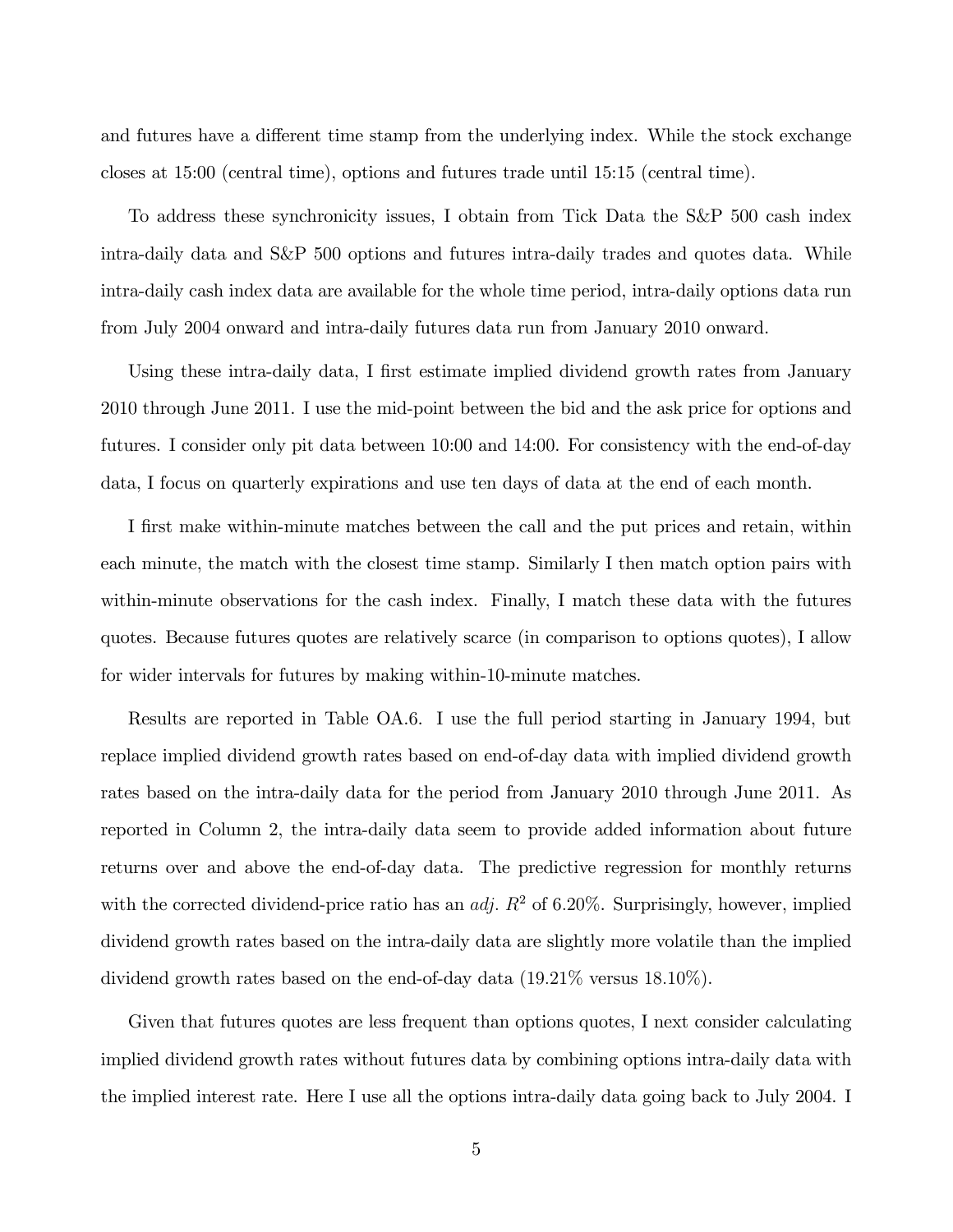then replace the implied dividend growth rates based on the end-of-day data with the implied dividend growth rates based on the intra-daily data; results are reported in Column 3. Volatility of implied dividend growth rates is now at approximately the same level as when implied dividend growth rates are based solely on the end-of day data (17:97% versus 18:10%). The predictability results remain strong, but deteriorate slightly, presumably because part of the sample is based on options data only (see Section OA.2).

All in all, although options and futures markets close 15 minutes after the equity market, this non-synchronicity does not seem to play an important role. This is in line with Kamara and Miller (1995), who find that violations of put-call parity in end-of-day S&P 500 options data do not appear to be more frequent than in intra-daily data.<sup>5</sup>

[Insert Table OA.6 about here]

# OA.4 Options moneyness and backward-looking data

In the main analysis, I estimate implied dividend yields using ten days of backward-looking data at the end of each month and options across all moneyness levels. Use of such a wide set of data is necessary to mitigate the effects of market frictions, but it may lead to inclusion of unreliable data.

Now, I consider two Ölters across moneyness levels. A broader Ölter eliminates options with moneyness levels below 0.6 and above 1.3, and a tighter filter eliminates options with moneyness levels below 0:8 and above 1:1. Additionally, I consider using either 5 or 15 days of data at the end of each month.

Table OA.7 reports the results. As expected, filtering out deep out-of-the money options makes the corrected dividend-price ratio better able to predict monthly returns. In particular,

<sup>&</sup>lt;sup>5</sup>In the study of dividend strips implied by S&P 500 options, Binsbergen et al. (2012) report that daily data yield similar results as intra-daily data, except that the estimates are more volatile. They use only one day of data at the end of each month, while I use ten days, which substantially smooths estimates of implied dividend growth rates. Indeed, untabulated results show that using ten days of data as opposed to one day reduces the standard deviation of implied dividend growth rates from 40:50% to 18:10%.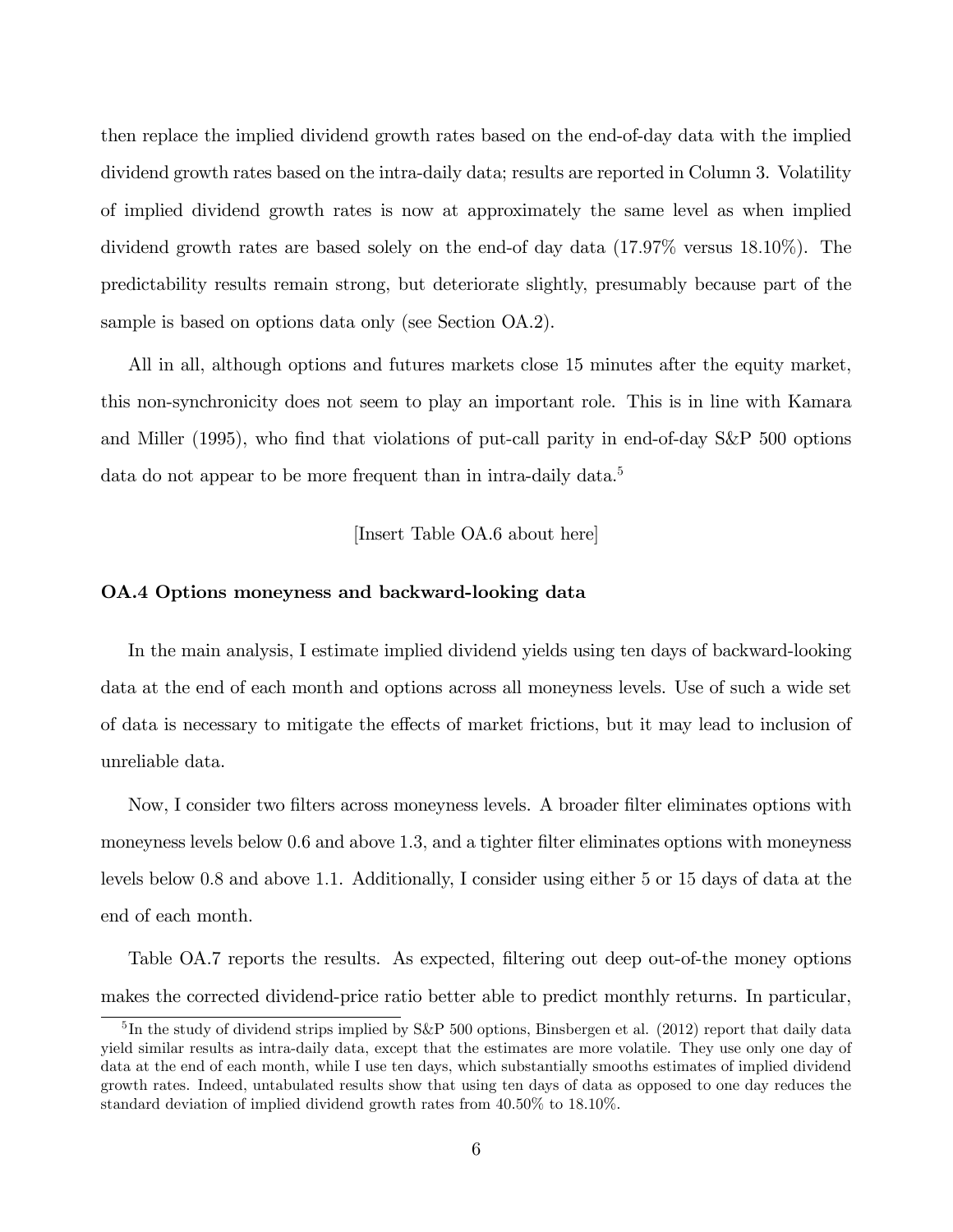using options moneyness levels between 0:8 and 1:1, the corrected dividend-price ratio explains 6:07% of the variation in the future monthly returns. This Ölter, however, reduces the number of observations for estimation of the implied dividend yields, which makes implied dividend growth rates more volatile and also less able to predict dividend growth rates at the longer horizon (annual).

Similarly, using 15 days as opposed to ten days of data at the end of each month further reduces the volatility of the implied dividend growth rates and preserves the strong predictability results. Using Öve days of backward-looking data by contrast makes the implied dividend growth rates more volatile. It also reduces the ability of the corrected dividend-price ratio to predict returns, although the estimated parameter on the  $dp_t^{Corr}$  remains significant.

[Insert Table OA.7 about here]

# OA.5 Extended sample (January 1990-June 2011)

Estimation of implied dividend yields requires liquid options and futures with matching expiration times. While S&P 500 futures and options data are available from January 1990, they are not very liquid in the early years of the sample period. Further, while futures have been settled at the opening value of the index since 1987, the most liquid options initially expired at the closing value of the index. For these reasons, I have confined the main analysis to the period from January 1994 through June 2011.

When I extend the time period back to January 1990, dividend yields in the initial years of the sample are very volatile, as expected. Implied dividend growth rates occasionally take values above 100\% and below  $-100\%$  (in log terms).<sup>6</sup> Because these fluctuations are too big to be reconciled with changes in expectations about dividend growth rates, I restrict implied dividend growth rates to be between  $-0.5$  and 0.5.

 $6$ The implied dividend growth rate cannot be calculated in July 1993, so I replace this value by the observation from the previous month.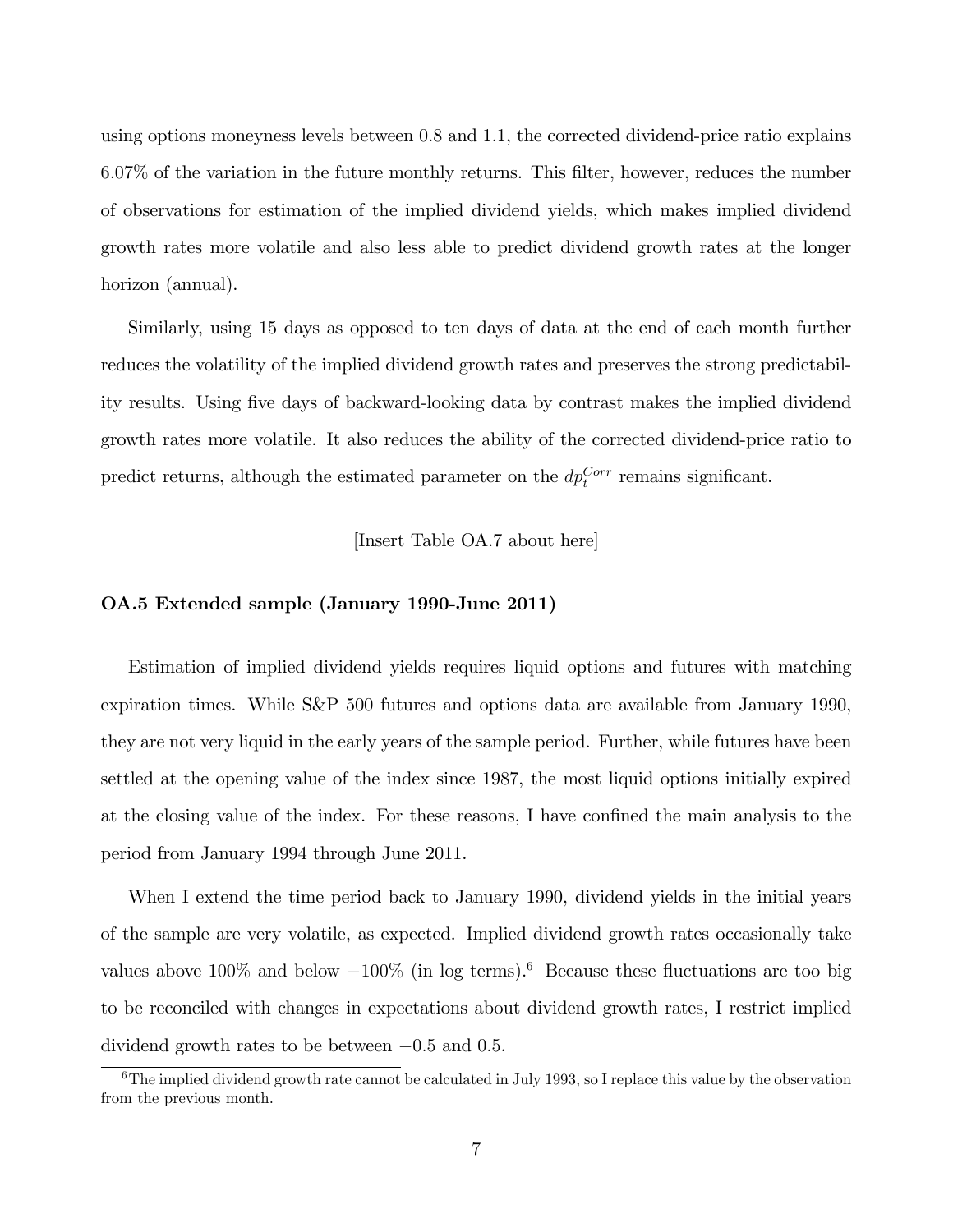Table OA.8 reports the results. In Column 1, I first establish that restricting implied dividend growth rates to be between  $-0.5$  and 0.5 leaves results largely unaffected in the baseline case.<sup>7</sup> Column 2 then reports results for the extended sample. Despite problems in estimation in the early sample, implied dividend growth rates reliably predict annual dividend growth rates with a t-statistic of 4.38 and an *adj.*  $R^2$  of 10.67%. Also, the corrected dividendprice ratio reliably predicts monthly returns with an *adj.*  $R^2$  of 3.38% and a t-statistic of 3.05. Untabulated results show that imposing somewhat higher or lower bounds on implied dividend growth rates does not change the results.

[Insert Table OA.8 about here]

# OA.6 Implied interest rate

Additionally I estimate the implied interest rate, according to equation (12). I use the same estimation procedure as in calculation of the implied dividend yield. Although the implied interest rate is not of direct interest for this study, it is worth noting that the implied interest rate exhibits the expected behavior. Figure OA.1 shows that the implied interest rate strongly co-varies with the T-bill rate and LIBOR, and is on average closer to LIBOR (see also Naranjo, 2009). Still, implied interest rate is more volatile than the T-bill rate and LIBOR at the beginning of the period analyzed, and it diverges from both proxies for the interest rate during the recent financial crisis, when it is notably lower than LIBOR.

[Insert Figure OA.1 about here]

<sup>&</sup>lt;sup>7</sup>In the main period, implied dividend growth rates twice take a value below  $-0.5$ .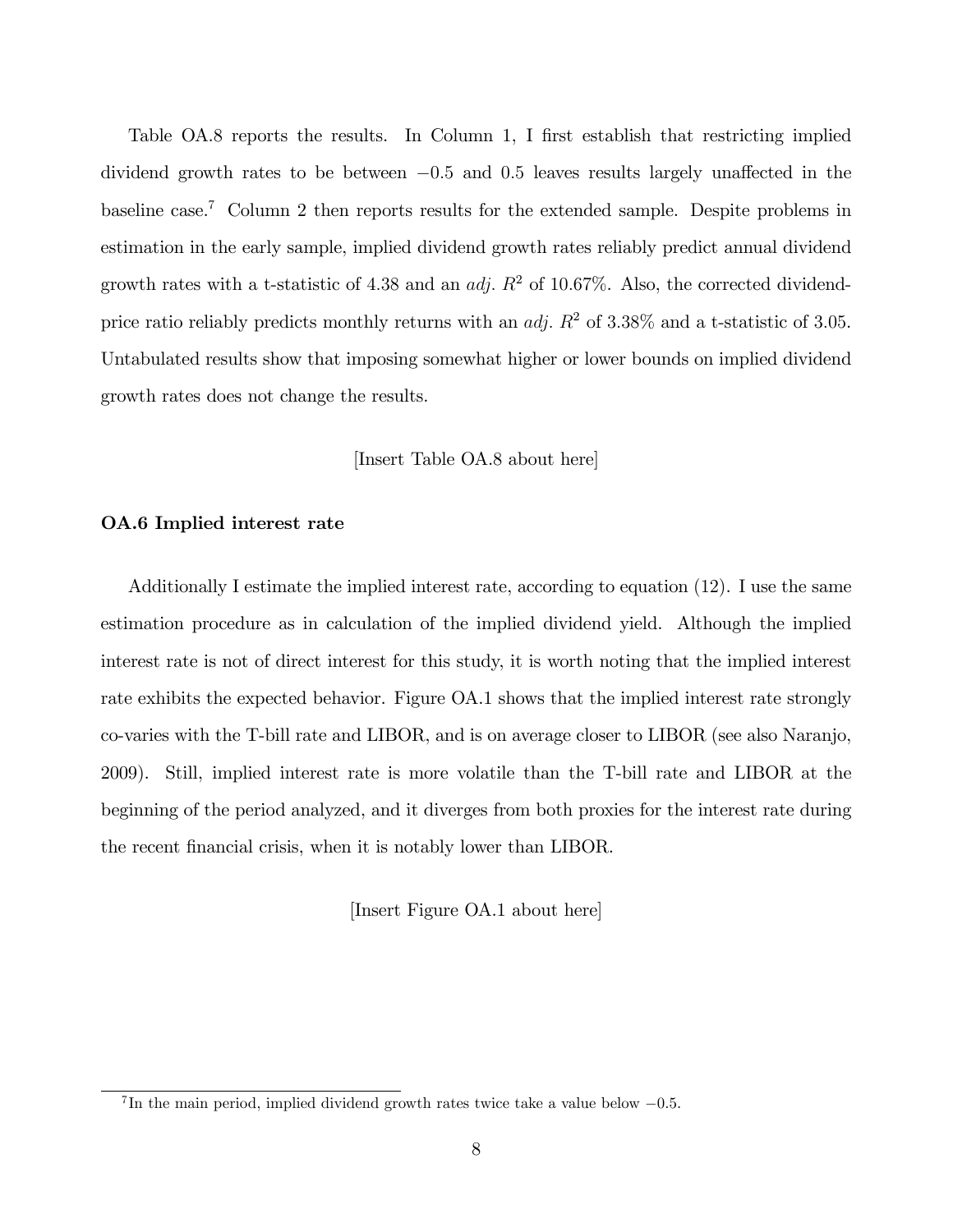## Dividend growth rate regressions with monthly dummies

This table reports regression results for predicting S&P 500 dividend growth rates. Predictor variables include the standard dividend-price ratio  $dp_t$ , the implied dividend growth rates  $idg_t$ , and the annual realized dividend growth rates  $\Delta d_t^A$ . All variables are expressed in logs. Dividend growth rate horizon  $h$  is in months. Hodrick (1992) t-statistics are reported in parentheses. All regressions include monthly dummies. The period is from January 1994 through June 2011, and the frequency is monthly.

| Dividend growth horizon $h$ | $\mathbf{1}$ | 3         | 6         | 12        |
|-----------------------------|--------------|-----------|-----------|-----------|
|                             |              |           |           |           |
| $dp_t$                      | $-0.0067$    | $-0.0193$ | $-0.0390$ | $-0.0682$ |
|                             | $(-1.87)$    | $(-1.74)$ | $(-1.69)$ | $(-1.54)$ |
| adj. $R^2$                  | $-0.0365$    | $-0.0121$ | $-0.0047$ | $-0.0124$ |
|                             |              |           |           |           |
| $idg_t$                     | 0.0163       | 0.0524    | 0.1099    | 0.2076    |
|                             | (3.83)       | (4.38)    | (5.03)    | (4.84)    |
| adj. $R^2$                  | 0.0019       | 0.1054    | 0.1477    | 0.1564    |
|                             |              |           |           |           |
| $dp_t$                      | $-0.0113$    | $-0.0339$ | $-0.0696$ | $-0.1247$ |
|                             | $(-2.72)$    | $(-2.62)$ | $(-2.59)$ | $(-2.44)$ |
| $idg_t$                     | 0.0214       | 0.0681    | 0.1425    | 0.2655    |
|                             | (4.16)       | (4.54)    | (4.97)    | (4.87)    |
| adj. R <sup>2</sup>         | 0.0531       | 0.2373    | 0.3083    | 0.3097    |
|                             |              |           |           |           |
| $idg_t$                     |              |           |           | 0.1782    |
|                             |              |           |           | (4.54)    |
| $\Delta d_t^A$              |              |           |           | 0.2886    |
|                             |              |           |           | (2.47)    |
| adj. $R^2$                  |              |           |           | 0.2312    |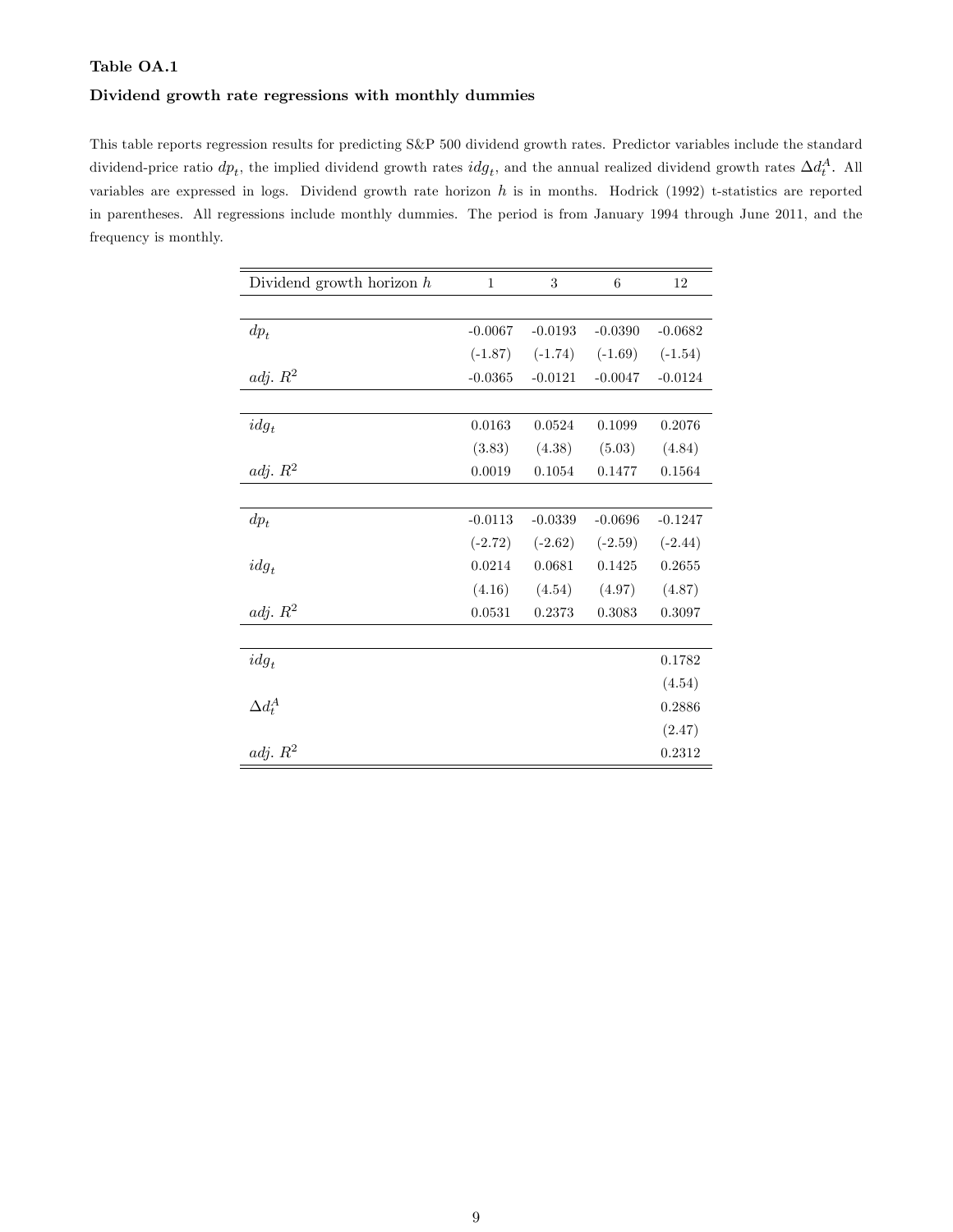## Return regressions with monthly dummies

This table reports regression results for predicting S&P 500 returns. Predictor variables include the standard dividendprice ratio  $dp_t$ , the implied dividend growth rates  $idg_t$ , the annual realized dividend growth rates  $\Delta d_t^A$ , and the corrected dividend-price ratio defined as  $dp_t^{Corr}(h) = dp_t + \overline{AF(h)} \times idg_t$ , where  $\overline{AF(h)}$  for  $h = 1, 3, 6$ , and 12 are 7.37, 3.02, 1.84, and 1.27, respectively. All variables are expressed in logs. Return horizon  $h$  is in months. Hodrick (1992) t-statistics are reported in parentheses. All regressions include monthly dummies. The period is from January 1994 through June 2011, and the frequency is monthly.

| Return horizon $h$ | $\mathbf 1$ | 3         | 6         | 12        |
|--------------------|-------------|-----------|-----------|-----------|
|                    |             |           |           |           |
| $dp_t$             | 0.0162      | 0.0571    | 0.1407    | 0.3166    |
|                    | (1.11)      | (1.36)    | (1.77)    | (2.21)    |
| adj. $R^2$         | $-0.0013$   | 0.0131    | 0.0353    | 0.1282    |
|                    |             |           |           |           |
| $dp_t$             | 0.0041      | 0.0371    | 0.1148    | 0.2746    |
|                    | (0.24)      | (0.80)    | (1.34)    | (1.86)    |
| $idg_t$            | 0.0566      | 0.0933    | 0.1203    | 0.1976    |
|                    | (2.51)      | (1.75)    | (1.30)    | (1.26)    |
| adj. $R^2$         | 0.0399      | 0.0452    | 0.0564    | 0.1546    |
|                    |             |           |           |           |
| $dp_t^{Corr}(h)$   | 0.0074      | 0.0325    | 0.0860    | 0.2220    |
|                    | (3.14)      | (2.56)    | (2.44)    | (2.56)    |
| adj. $R^2$         | 0.0444      | 0.0499    | 0.0569    | 0.1512    |
|                    |             |           |           |           |
| $dp_t$             | 0.0029      | 0.0346    | 0.1108    | 0.2680    |
|                    | (0.17)      | (0.72)    | (1.25)    | (1.76)    |
| $idg_t$            | 0.0598      | 0.1001    | 0.1311    | 0.2176    |
|                    | (2.50)      | (1.77)    | (1.33)    | (1.37)    |
| $\Delta d^A_t$     | $-0.0282$   | $-0.0604$ | $-0.0967$ | $-0.1672$ |
|                    | $(-0.67)$   | $(-0.48)$ | $(-0.38)$ | $(-0.38)$ |
| adj. $R^2$         | 0.0374      | 0.0436    | 0.0550    | 0.1545    |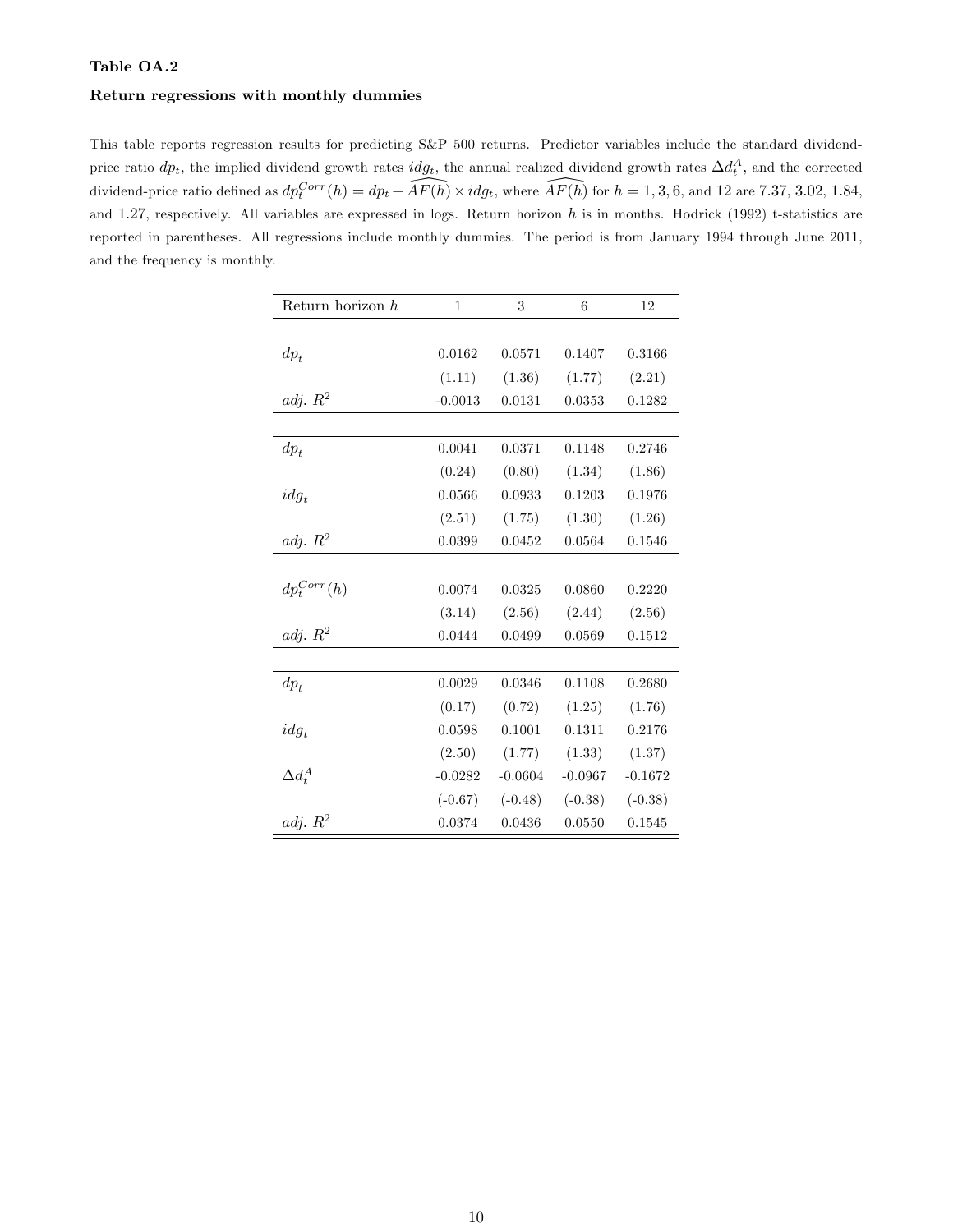#### Seasonality of dividends and maturity of derivatives I

This table reports summary statistics for implied dividend growth rates (Panel A); regression results for predicting annual S&P 500 dividend growth rates (Panel B); regression results for predicting S&P 500 monthly returns (Panel C); and present value model estimates (Panel D). Predictive regressions are based on monthly frequency. Hodrick (1992) t-statistics are reported in parentheses. Panel D reports the mean for the parameters estimated across 12 successive non-overlapping annual samples. The corresponding  $25^{th}$  and  $75^{th}$  percentile are reported in brackets. Variance decomposition of the dividend-price ratio is based on equation (24). Delta one  $\delta_1$  is annual persistence of expected returns  $\mu_t$ , and gamma one  $\gamma_1$  is annual persistence of expected dividend growth rates  $g_t$ . Implied dividend growth rates are defined as:  $idg_t(T) = idy_t^T - dp_t$ , where  $idy_t^T$  is annualized log-implied dividend yield with maturity T, and  $dp_t$  is the standard dividend-price ratio defined as the 12-month trailing sum of dividends divided by the current price.  $T$  is either 3 months (Column 1), 4 months (Column  $2)$ , 5 months (Column 3), 6 months (Column 4), or 7 months (Column 5). The corrected dividend-price ratio is defined as  $dp_t^{Corr}(T) = dp_t + AF(T) \times idg_t(T)$ , where  $AF(T)$  is the adjustment factor. The period is from January 1994 through June 2011.

|                    |        | (1)                                              | (2)                                                               | (3)                   | (4)               | (5)                   |
|--------------------|--------|--------------------------------------------------|-------------------------------------------------------------------|-----------------------|-------------------|-----------------------|
|                    |        |                                                  |                                                                   |                       |                   |                       |
|                    |        | Panel A: Summary statistics for $idg_t$          |                                                                   |                       |                   |                       |
| Mean               |        | 0.0680                                           | 0.0537                                                            | 0.0709                | 0.0731            | 0.0677                |
| Stdev              |        | 0.4876                                           | 0.4145                                                            | 0.2146                | 0.1810            | 0.1774                |
|                    |        |                                                  |                                                                   |                       |                   |                       |
|                    |        | Panel B: Predicting annual dividend growth rates |                                                                   |                       |                   |                       |
| $idg_t$            |        | 0.0347                                           | 0.0465                                                            | 0.1445                | 0.1957            | 0.2008                |
|                    |        | (3.20)                                           | (3.24)                                                            | (4.53)                | (4.82)            | (4.93)                |
| adj. $R^2$         |        | 0.0403                                           | 0.0540                                                            | 0.1464                | 0.1916            | 0.1936                |
|                    |        |                                                  |                                                                   |                       |                   |                       |
|                    |        | Panel C: Predicting monthly returns              |                                                                   |                       |                   |                       |
| $dp_t$             | 0.0168 |                                                  |                                                                   |                       |                   |                       |
|                    | (1.15) |                                                  |                                                                   |                       |                   |                       |
| $dp^{Corr}_t$      |        | 0.0066                                           | 0.0030                                                            | 0.0060                | 0.0073            | 0.0081                |
|                    |        | (2.23)                                           | (1.81)                                                            | (2.89)                | (3.22)            | (3.19)                |
| adj. $R^2$         | 0.0044 | 0.0246                                           | 0.0167                                                            | 0.0407                | 0.0493            | 0.0500                |
|                    |        |                                                  |                                                                   |                       |                   |                       |
|                    |        | Panel D: Present value model estimates           |                                                                   |                       |                   |                       |
| $\delta_1$         |        | 0.8536                                           | 0.8336                                                            | 0.8015                | 0.7838            | 0.7731                |
|                    |        | $[0.80]$ $[0.91]$                                | $[0.79]$ $[0.89]$                                                 | [0.76][0.87]          | [0.76][0.84]      | [0.75][0.84]          |
| $\gamma_1$         |        | 0.0008                                           | 0.0913                                                            | 0.1986                | 0.2155            | 0.1888                |
|                    |        | $[-0.15][0.16]$                                  | $[-0.13][0.35]$                                                   | [0.06][0.41]          | [0.08][0.39]      | [0.11][0.38]          |
| Discount rate      |        | 1.5925                                           | 1.5430                                                            | 1.4125                | 1.3422            | 1.2553                |
|                    |        | [1.11][1.90]                                     | [1.17][1.80]                                                      | [1.11][1.68]          | [1.11][1.52]      | [1.06][1.43]          |
| Cash-flow          |        | $-0.5925$                                        | $-0.5430$                                                         | $-0.4125$             | $-0.3422$         | $-0.2553$             |
|                    |        | $[-0.90]$ $[-0.11]$                              | $[-0.80]$ [ $-0.17$ ]                                             | $[-0.68]$ [ $-0.11$ ] | $[-0.52][-0.11]$  | $[-0.43]$ [ $-0.06$ ] |
|                    |        |                                                  | Correlation between expected returns and expected dividend growth |                       |                   |                       |
| $\rho_{\mu_t g_t}$ |        | 0.8315                                           | 0.8057                                                            | 0.7741                | 0.7361            | 0.7087                |
|                    |        | [0.74] [0.94]                                    | [0.70][0.92]                                                      | $[0.67]$ $[0.90]$     | $[0.67]$ $[0.89]$ | [0.62][0.86]          |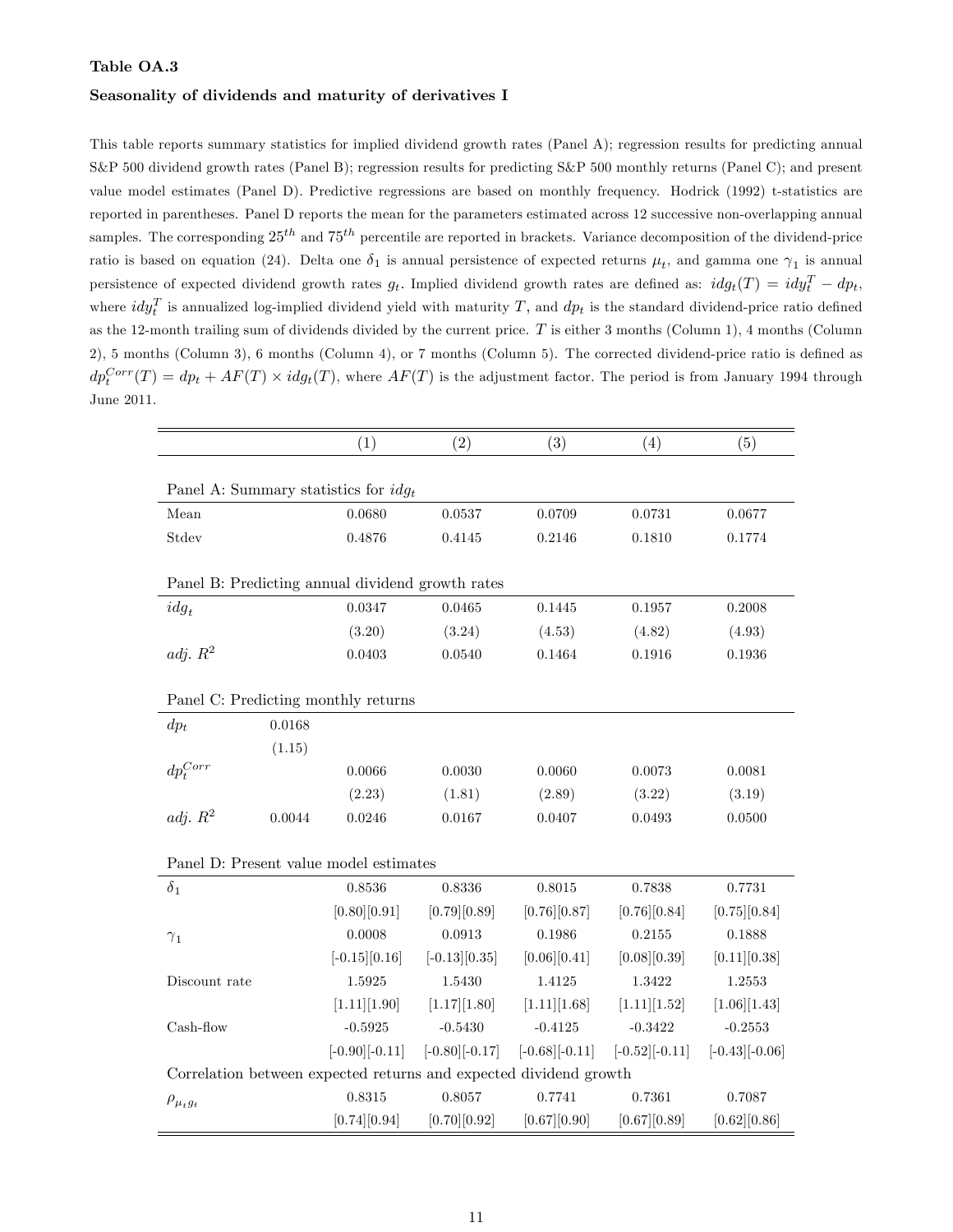#### Seasonality of dividends and maturity of derivatives II

This table reports summary statistics for implied dividend growth rates (Panel A); regression results for predicting semiannual S&P 500 dividend growth rates (Panel B); regression results for predicting S&P 500 monthly returns (Panel C); and present value model estimates (Panel D). Predictive regressions are based on monthly frequency. Hodrick (1992) t-statistics are reported in parentheses. Panel D reports the mean for the parameters estimated across 12 successive non-overlapping annual samples. The corresponding  $25^{th}$  and  $75^{th}$  percentile are reported in brackets. Variance decomposition of the dividend-price ratio is based on equation (24). Delta one  $\delta_1$  is annual persistence of expected returns  $\mu_t$ , and gamma one  $\gamma_1$  is annual persistence of expected dividend growth rates  $g_t$ . Implied dividend growth rates are defined as:  $idg_t(T) = idy_t^T - dp_t^{6m}$ , where  $idy_t^T$  is annualized log-implied dividend yield with maturity T, and  $dp_t^{6m}$  is annualized dividend-price ratio defined as 2 times the 6-month trailing sum of dividends divided by the current price.  $T$  is either 3 months (Column 1), 4 months (Column 2), 5 months (Column 3), 6 months (Column 4), or 7 months (Column 5). The corrected dividend-price ratio is defined as  $dp_t^{Corr}(T) = dp_t + AF(T) \times idg_t(T)$ , where  $AF(T)$  is the adjustment factor. The period is from January 1994 through June 2011.

|                                         |        | (1)                   | (2)                                                               | (3)                   | (4)                    | (5)                    |
|-----------------------------------------|--------|-----------------------|-------------------------------------------------------------------|-----------------------|------------------------|------------------------|
|                                         |        |                       |                                                                   |                       |                        |                        |
| Panel A: Summary statistics for $idg_t$ |        |                       |                                                                   |                       |                        |                        |
| Mean                                    |        | 0.0593                | 0.0450                                                            | 0.0623                | 0.0644                 | 0.0590                 |
| Stdev                                   |        | 0.4864                | 0.4137                                                            | 0.2122                | 0.1783                 | 0.1755                 |
|                                         |        |                       |                                                                   |                       |                        |                        |
|                                         |        |                       | Panel B: Predicting semi-annual dividend growth rates             |                       |                        |                        |
| $idg_t$                                 |        | 0.0269                | 0.0378                                                            | 0.1166                | 0.1592                 | 0.1666                 |
|                                         |        | (2.45)                | (2.75)                                                            | (3.46)                | (3.74)                 | (4.01)                 |
| adj. $R^2$                              |        | 0.0380                | 0.0565                                                            | 0.1485                | 0.1967                 | 0.2089                 |
|                                         |        |                       |                                                                   |                       |                        |                        |
| Panel C: Predicting monthly returns     |        |                       |                                                                   |                       |                        |                        |
| $dp_t^{6m}$                             | 0.0171 |                       |                                                                   |                       |                        |                        |
|                                         | (1.18) |                       |                                                                   |                       |                        |                        |
| $dp_t^{Corr}$                           |        | 0.0032                | 0.0033                                                            | 0.0063                | 0.0077                 | 0.0085                 |
|                                         |        | (2.17)                | (1.82)                                                            | (2.92)                | (3.25)                 | (3.21)                 |
| adj. $R^2$                              | 0.0046 | 0.0238                | 0.0169                                                            | 0.0413                | 0.0502                 | 0.0506                 |
|                                         |        |                       |                                                                   |                       |                        |                        |
| Panel D: Present value model estimates  |        |                       |                                                                   |                       |                        |                        |
| $\delta_1$                              |        | 0.8510                | 0.8314                                                            | 0.8000                | 0.7821                 | 0.7704                 |
|                                         |        | [0.79] [0.91]         | $[0.79]$ $[0.88]$                                                 | [0.77][0.86]          | [0.76][0.83]           | [0.75][0.83]           |
| $\gamma_1$                              |        | $-0.0217$             | 0.0700                                                            | 0.1811                | 0.2008                 | 0.1702                 |
|                                         |        | $[-0.17][0.13]$       | $[-0.17][0.37]$                                                   | $[-0.01][0.43]$       | [0.03][0.39]           | [0.05][0.37]           |
| Discount rate                           |        | 1.6358                | 1.5859                                                            | 1.4509                | 1.3726                 | 1.2779                 |
|                                         |        | [1.14][2.01]          | [1.17][1.82]                                                      | [1.14][1.75]          | [1.10][1.58]           | [1.10][1.46]           |
| Cash-flow                               |        | $-0.6358$             | $-0.5859$                                                         | $-0.4509$             | $-0.3726$              | $-0.2779$              |
|                                         |        | $[-1.01]$ [ $-0.14$ ] | $[-0.82] [-0.17]$                                                 | $[-0.75]$ [ $-0.14$ ] | $[-0.58]$ [ $-0.10]$ ] | $[-0.46]$ [ $-0.10]$ ] |
|                                         |        |                       | Correlation between expected returns and expected dividend growth |                       |                        |                        |
| $\rho_{\mu_t g_t}$                      |        | 0.8307                | 0.8092                                                            | 0.7852                | 0.7490                 | 0.7181                 |
|                                         |        | [0.74][0.95]          | $[0.69]$ $[0.93]$                                                 | $[0.67]$ $[0.92]$     | [0.67][0.90]           | [0.65][0.86]           |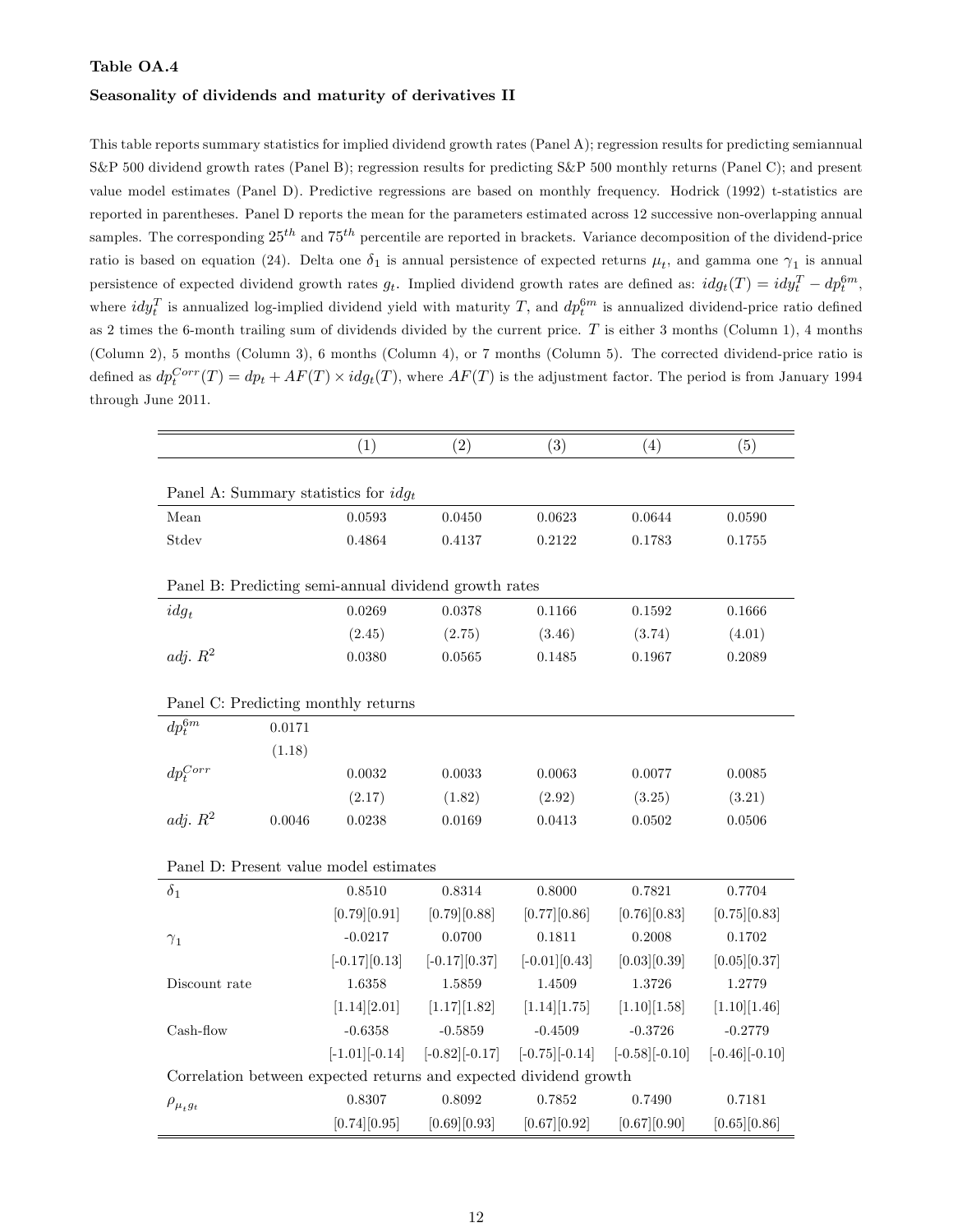#### Alternative ways to estimate implied dividend yield

This table reports summary statistics for implied dividend growth rates (Panel A); regression results for predicting annual S&P 500 dividend growth rates (Panel B); regression results for predicting S&P 500 monthly returns (Panel C); and present value model estimates (Panel D). Predictive regressions are based on monthly frequency. Hodrick (1992) t-statistics are reported in parentheses. Panel D reports the mean for the parameters estimated across 12 successive non-overlapping annual samples. The corresponding  $25^{th}$  and  $75^{th}$  percentile are reported in brackets. Variance decomposition of the dividend-price ratio is based on equation (24). Delta one  $\delta_1$  is annual persistence of expected returns  $\mu_t$ , and gamma one  $\gamma_1$ is annual persistence of expected dividend growth rates  $g_t$ . Implied dividend growth rates are defined as:  $idg_t = idy_t - dp_t$ , where  $idy_t$  is log-implied dividend yield, and  $dp_t$  is the standard dividend-price ratio. In Column (1) implied dividend yield is estimated from options in combination with LIBOR. In Column (2) implied dividend yield is estimated from options in combination with the implied interest rate. In Column (3) implied dividend yield is estimated from futures in combination with LIBOR. In Column (4) implied dividend yield is estimated from futures in combination with the implied interest rate. In Column (5) implied dividend yield is estimated simultaneously from futures and options (as in the baseline case). The corrected dividend-price ratio is defined as  $dp_t^{Corr} = dp_t + AF \times idg_t$ , where  $AF$  is the adjustment factor. The period is from January 1994 through June 2011.

|                                                                   | (1)                   | (2)                   | (3)                   | (4)                   | (5)              |
|-------------------------------------------------------------------|-----------------------|-----------------------|-----------------------|-----------------------|------------------|
|                                                                   |                       |                       |                       |                       |                  |
| Panel A: Summary statistics for $idq_t$                           |                       |                       |                       |                       |                  |
| Mean                                                              | 0.0567                | 0.0851                | 0.0493                | 0.0731                | 0.0731           |
| Stdev                                                             | 0.1460                | 0.1596                | 0.1664                | 0.1747                | 0.1810           |
|                                                                   |                       |                       |                       |                       |                  |
| Panel B: Predicting annual dividend growth rates                  |                       |                       |                       |                       |                  |
| $idg_t$                                                           | 0.0958                | 0.1896                | 0.1138                | 0.1961                | 0.1957           |
|                                                                   | (1.84)                | (4.42)                | (2.45)                | (4.61)                | (4.82)           |
| adj. $R^2$                                                        | 0.0246                | 0.1384                | 0.0495                | 0.1788                | 0.1916           |
|                                                                   |                       |                       |                       |                       |                  |
| Panel C: Predicting monthly returns                               |                       |                       |                       |                       |                  |
| $dp^{Corr}_t$                                                     | 0.0012                | 0.0059                | 0.0013                | 0.0051                | 0.0073           |
|                                                                   | (0.50)                | (2.15)                | (0.59)                | (2.33)                | (3.22)           |
| adj. $R^2$                                                        | $-0.0034$             | 0.0181                | $-0.0029$             | 0.0223                | 0.0493           |
|                                                                   |                       |                       |                       |                       |                  |
| Panel D: Present value model estimates                            |                       |                       |                       |                       |                  |
| $\delta_1$                                                        | 0.8437                | 0.7654                | 0.8357                | 0.7742                | 0.7838           |
|                                                                   | [0.82][0.86]          | [0.71][0.82]          | [0.81] [0.87]         | [0.74][0.84]          | [0.76][0.84]     |
| $\gamma_1$                                                        | 0.2948                | 0.1758                | 0.2599                | 0.2379                | 0.2155           |
|                                                                   | [0.15][0.46]          | $[-0.01][0.32]$       | [0.17][0.40]          | [0.13][0.39]          | [0.08][0.39]     |
| Discount rate                                                     | 1.4616                | 1.2405                | 1.4826                | 1.3116                | 1.3422           |
|                                                                   | [1.24][1.61]          | [1.04][1.50]          | [1.26][1.65]          | [1.13][1.60]          | [1.11][1.52]     |
| Cash-flow                                                         | $-0.4616$             | $-0.2405$             | $-0.4826$             | $-0.3116$             | $-0.3422$        |
|                                                                   | $[-0.61]$ [ $-0.24$ ] | $[-0.50]$ [ $-0.04$ ] | $[-0.65]$ [ $-0.26$ ] | $[-0.60]$ [ $-0.13$ ] | $[-0.52][-0.11]$ |
| Correlation between expected returns and expected dividend growth |                       |                       |                       |                       |                  |
| $\rho_{\mu_t g_t}$                                                | 0.8316                | 0.6576                | 0.8229                | 0.7093                | 0.7361           |
|                                                                   | [0.75][0.91]          | [0.51][0.88]          | [0.75][0.90]          | [0.68][0.89]          | [0.67] [0.89]    |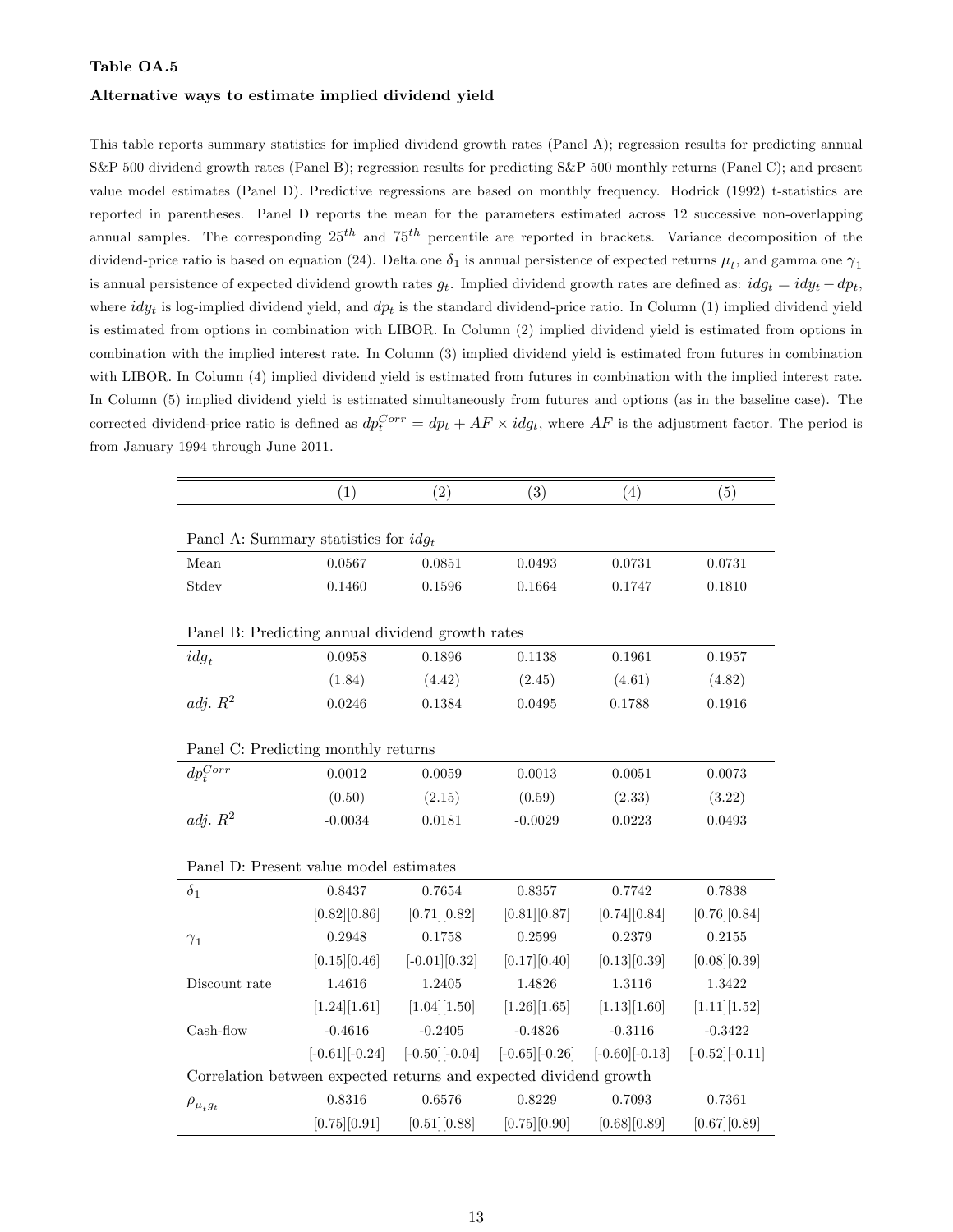#### Synchronicity issues

This table reports summary statistics for implied dividend growth rates (Panel A); regression results for predicting annual S&P 500 dividend growth rates (Panel B); regression results for predicting S&P 500 monthly returns (Panel C); and present value model estimates (Panel D). Predictive regressions are based on monthly frequency. Hodrick (1992) t-statistics are reported in parentheses. Panel D reports the mean for the parameters estimated across 12 successive non-overlapping annual samples. The corresponding  $25^{th}$  and  $75^{th}$  percentile are reported in brackets. Variance decomposition of the dividend-price ratio is based on equation (24). Delta one  $\delta_1$  is annual persistence of expected returns  $\mu_t$ , and gamma one  $\gamma_1$ is annual persistence of expected dividend growth rates  $g_t$ . Implied dividend growth rates are defined as:  $idg_t = idy_t - dp_t$ , where  $idy_t$  is log-implied dividend yield, and  $dp_t$  is the standard dividend-price ratio. The corrected dividend-price ratio is defined as  $dp_t^{Corr} = dp_t + AF \times idg_t$ , where  $AF$  is the adjustment factor. The period is from January 1994 through June 2011. In Column (1) implied dividend yield is estimated from end-of-day options and futures data (as in the baseline case). In Column (2) implied dividend yield for the period from January 2010 through June 2011 is replaced by the implied dividend yield estimated from intra-daily options and futures data. In Column (3), implied dividend yield for the period from July 2004 through June 2011 is replaced by the implied dividend yield estimated from intra-daily options data in combination with the implied interest rate.

|                                                                   | (1)               | (2)                                                | (3)           |
|-------------------------------------------------------------------|-------------------|----------------------------------------------------|---------------|
|                                                                   |                   |                                                    |               |
| Panel A: Summary statistics for $idg_t$                           |                   |                                                    |               |
| Mean                                                              | 0.0731            | 0.0610                                             | 0.0735        |
| Stdev                                                             | 0.1810            | 0.1921                                             | 0.1797        |
| Panel B: Predicting annual dividend growth rates                  |                   |                                                    |               |
| $idg_t$                                                           | 0.1957            | 0.1779                                             | 0.1889        |
|                                                                   | (4.82)            | (4.71)                                             | (4.79)        |
| adj. $R^2$                                                        | 0.1916            | 0.1674                                             | 0.1762        |
|                                                                   |                   |                                                    |               |
| Panel C: Predicting monthly returns                               |                   |                                                    |               |
| $dp_t^{Corr}$                                                     | 0.0073            | 0.0071                                             | 0.0075        |
|                                                                   | (3.22)            | (3.50)                                             | (3.13)        |
| adj. $R^2$                                                        | 0.0493            | 0.0620                                             | 0.0460        |
| Panel D: Present value model estimates                            |                   |                                                    |               |
| $\delta_1$                                                        | 0.7838            | 0.7945                                             | 0.7784        |
|                                                                   | [0.76][0.84]      | [0.75][0.86]                                       | [0.75][0.83]  |
| $\gamma_1$                                                        | 0.2155            | 0.2557                                             | 0.1920        |
|                                                                   | $[0.08]$ $[0.39]$ | $[0.09]$ $[0.39]$                                  | [0.06][0.42]  |
| Discount rate                                                     | 1.3422            | 1.3407                                             | 1.3585        |
|                                                                   | [1.11][1.52]      | [1.11][1.52]                                       | [1.08][1.54]  |
| Cash-flow                                                         | $-0.3422$         | $-0.3407$                                          | $-0.3585$     |
|                                                                   |                   | $[-0.52][-0.11]$ $[-0.52][-0.11]$ $[-0.54][-0.08]$ |               |
| Correlation between expected returns and expected dividend growth |                   |                                                    |               |
| $\rho_{\mu_t g_t}$                                                | 0.7361            | 0.7627                                             | 0.7369        |
|                                                                   | [0.67][0.89]      | [0.65][0.89]                                       | [0.64] [0.89] |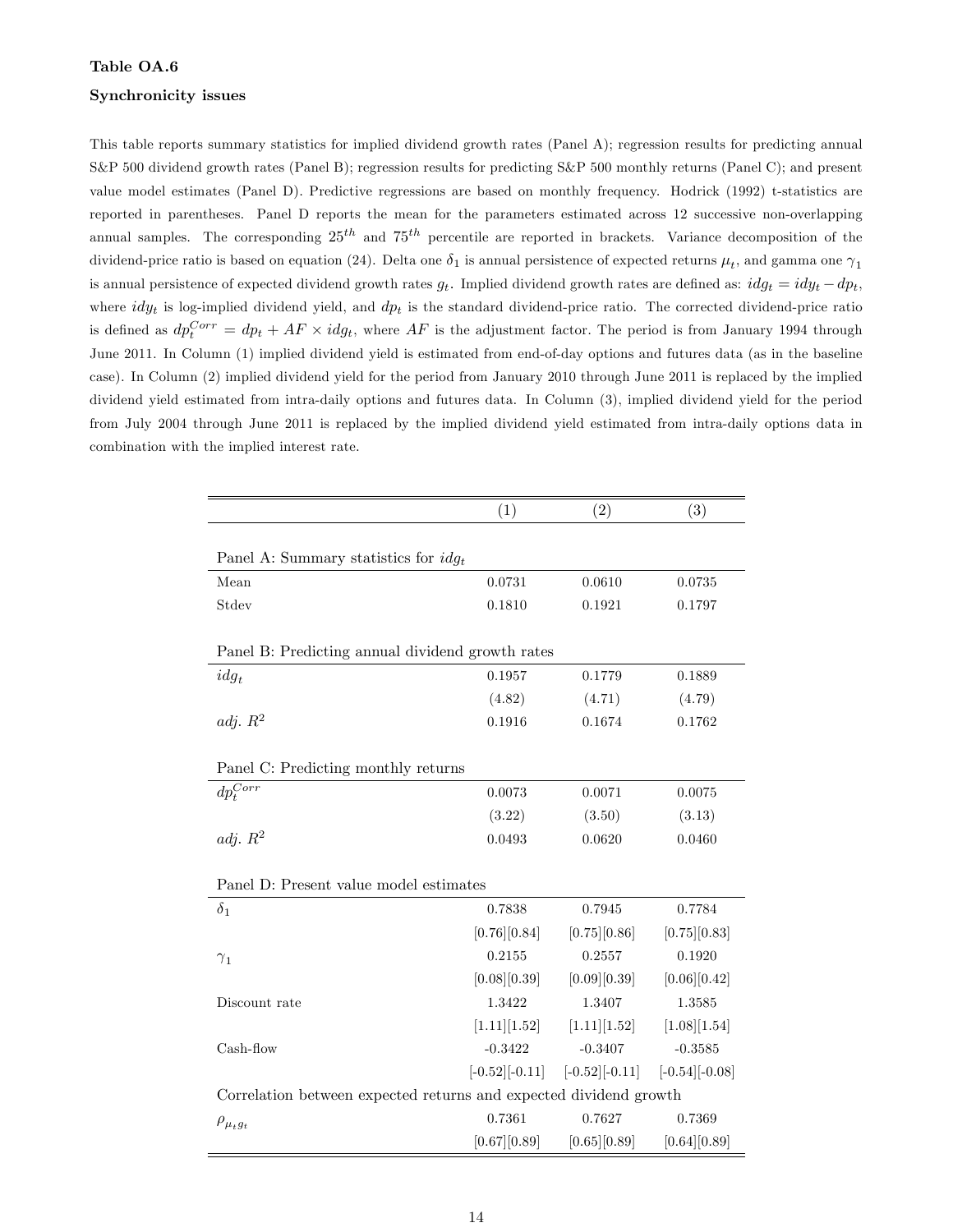#### Options moneyness and backward-looking data

This table reports summary statistics for implied dividend growth rates (Panel A); regression results for predicting annual S&P 500 dividend growth rates (Panel B); regression results for predicting S&P 500 monthly returns (Panel C); and present value model estimates (Panel D). Predictive regressions are based on monthly frequency. Hodrick (1992) t-statistics are reported in parentheses. Panel D reports the mean for the parameters estimated across 12 successive non-overlapping annual samples. The corresponding  $25^{th}$  and  $75^{th}$  percentile are reported in brackets. Variance decomposition of the dividend-price ratio is based on equation (24). Delta one  $\delta_1$  is annual persistence of expected returns  $\mu_t$ , and gamma one  $\gamma_1$ is annual persistence of expected dividend growth rates  $g_t$ . Implied dividend growth rates are defined as:  $idg_t = idy_t - dp_t$ , where  $idy_t$  is log-implied dividend yield, and  $dp_t$  is the standard dividend-price ratio. In Column (1) implied dividend yield is estimated as in the baseline case using ten days of data at the end of each month and options across all moneyness levels. In Column (2) implied dividend yield is estimated using ten days of data at the end of each month and options with moneyness levels between 0.6 and 1.3. In Column (3) implied dividend yield is estimated using ten days of data at the end of each month and options with moneyness levels between 0.8 and 1.1. In Column (4) implied dividend yield is estimated using 15 days of data at the end of each month and options across all moneyness levels. In Column (5) implied dividend yield is estimated using Öve days of data at the end of each month and options across all moneyness levels. The corrected dividend-price ratio is defined as  $dp_t^{Corr} = dp_t + AF \times idg_t$ , where  $AF$  is the adjustment factor. The period is from January 1994 through June 2011.

|                                                                   | (1)               | (2)               | (3)              | (4)                   | (5)                   |
|-------------------------------------------------------------------|-------------------|-------------------|------------------|-----------------------|-----------------------|
|                                                                   |                   |                   |                  |                       |                       |
| Panel A: Summary statistics for $idg_t$                           |                   |                   |                  |                       |                       |
| Mean                                                              | 0.0731            | 0.0736            | 0.0598           | 0.0698                | 0.0748                |
| Stdev                                                             | 0.1810            | 0.1827            | 0.2225           | 0.1668                | 0.2232                |
|                                                                   |                   |                   |                  |                       |                       |
| Panel B: Predicting annual dividend growth rates                  |                   |                   |                  |                       |                       |
| $idg_t$                                                           | 0.1957            | 0.1897            | 0.1247           | 0.2277                | 0.1183                |
|                                                                   | (4.82)            | (4.79)            | (4.29)           | (4.68)                | (5.16)                |
| adj. $R^2$                                                        | 0.1916            | 0.1830            | 0.1157           | 0.2218                | 0.1050                |
|                                                                   |                   |                   |                  |                       |                       |
| Panel C: Predicting monthly returns                               |                   |                   |                  |                       |                       |
| $dp_t^{Corr}$                                                     | 0.0073            | 0.0077            | 0.0093           | 0.0071                | 0.0051                |
|                                                                   | (3.22)            | (3.21)            | (3.16)           | (3.05)                | (2.32)                |
| adj. $R^2$                                                        | 0.0493            | 0.0507            | 0.0607           | 0.0463                | 0.0227                |
|                                                                   |                   |                   |                  |                       |                       |
| Panel D: Present value model estimates                            |                   |                   |                  |                       |                       |
| $\delta_1$                                                        | 0.7838            | 0.7794            | 0.7828           | 0.7771                | 0.8005                |
|                                                                   | [0.76][0.84]      | [0.76][0.84]      | [0.73][0.85]     | [0.73][0.84]          | [0.76][0.85]          |
| $\gamma_1$                                                        | 0.2155            | 0.1987            | 0.0905           | 0.2510                | 0.1518                |
|                                                                   | [0.08][0.39]      | [0.06][0.36]      | $[-0.14][0.29]$  | [0.13][0.42]          | $[-0.03][0.38]$       |
| Discount rate                                                     | 1.3422            | 1.3291            | 1.3825           | 1.3370                | 1.2960                |
|                                                                   | [1.11][1.52]      | [1.13][1.49]      | [1.22][1.52]     | [1.13][1.55]          | [1.05][1.47]          |
| Cash-flow                                                         | $-0.3422$         | $-0.3291$         | $-0.3825$        | $-0.3370$             | $-0.2960$             |
|                                                                   | $[-0.52][-0.11]$  | $[-0.49] [-0.13]$ | $[-0.52][-0.22]$ | $[-0.55]$ [ $-0.13$ ] | $[-0.47]$ [ $-0.05$ ] |
| Correlation between expected returns and expected dividend growth |                   |                   |                  |                       |                       |
| $\rho_{\mu_t g_t}$                                                | 0.7361            | 0.7318            | 0.7486           | 0.7458                | 0.7722                |
|                                                                   | $[0.67]$ $[0.89]$ | [0.66][0.88]      | [0.73][0.87]     | [0.68][0.89]          | [0.71][0.86]          |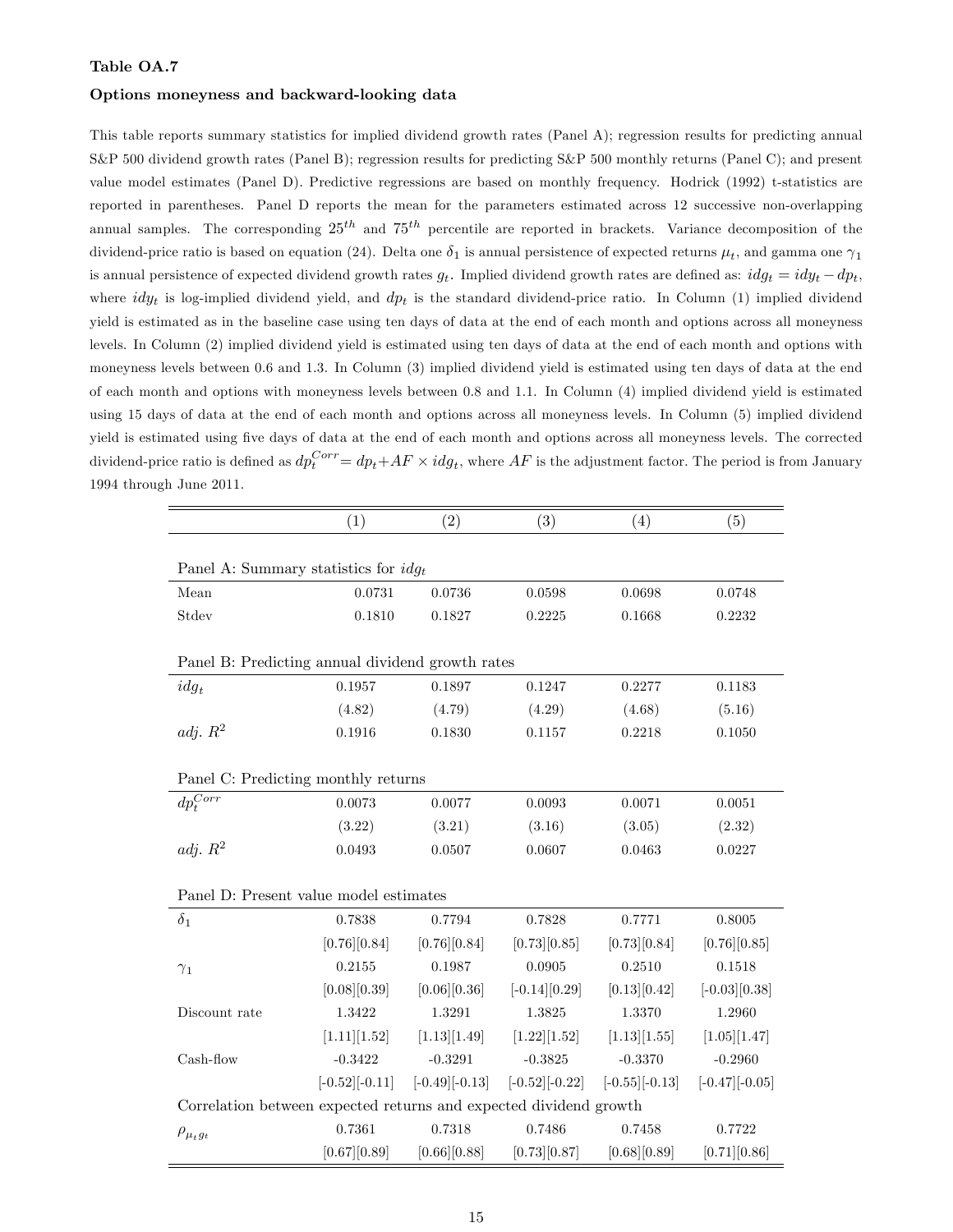#### Extended sample (January 1990-June 2011)

This table reports summary statistics for implied dividend growth rates (Panel A); regression results for predicting annual S&P 500 dividend growth rates (Panel B); regression results for predicting S&P 500 monthly returns (Panel C); and present value model estimates (Panel D). Predictive regressions are based on monthly frequency. Hodrick (1992) t-statistics are reported in parentheses. Panel D reports the mean for the parameters estimated across 12 successive non-overlapping annual samples. The corresponding  $25^{th}$  and  $75^{th}$  percentile are reported in brackets. Variance decomposition of the dividend-price ratio is based on equation (24). Delta one  $\delta_1$  is annual persistence of expected returns  $\mu_t$ , and gamma one  $\gamma_1$ is annual persistence of expected dividend growth rates  $g_t$ . Implied dividend growth rates  $idg_t$  are restricted to be between -0.5 and 0.5. The corrected dividend-price ratio is defined as  $dp_t^{Corr} = dp_t + AF \times idg_t$ , where  $AF$  is the adjustment factor. Time period is either from January 1994 through June 2011 (Column 1) or from January 1990 through June 2011 (Column 2 and 3).

|                                                                   | (1)                    | (2)       | (3)              |
|-------------------------------------------------------------------|------------------------|-----------|------------------|
|                                                                   |                        |           |                  |
| Panel A: Summary statistics for $idg_t$<br>Mean                   | 0.0744                 |           | 0.0821           |
| Stdev                                                             | 0.1759                 |           | 0.1998           |
|                                                                   |                        |           |                  |
| Panel B: Predicting annual dividend growth rates                  |                        |           |                  |
| $dp_t$                                                            |                        | $-0.0438$ |                  |
|                                                                   |                        | $(-1.69)$ |                  |
| $idg_t$                                                           | 0.2047                 |           | 0.1205           |
|                                                                   | (4.91)                 |           | (4.38)           |
| adj. $R^2$                                                        | 0.1980                 | 0.0326    | 0.1067           |
|                                                                   |                        |           |                  |
| Panel C: Predicting monthly returns                               |                        |           |                  |
| $dp_t$                                                            |                        | 0.0137    |                  |
|                                                                   |                        | (1.45)    |                  |
| $dp_t^{Corr}$                                                     | 0.0074                 |           | 0.0064           |
|                                                                   | (3.23)                 |           | (3.05)           |
| adj. $R^2$                                                        | 0.0481                 | 0.0060    | 0.0338           |
|                                                                   |                        |           |                  |
| Panel D: Present value model estimates                            |                        |           |                  |
| $\delta_1$                                                        | 0.7812                 |           | 0.8511           |
|                                                                   | [0.76][0.84]           |           | [0.83][0.89]     |
| $\gamma_1$                                                        | 0.2178                 |           | 0.1440           |
|                                                                   | [0.08][0.51]           |           | $[-0.09][0.41]$  |
| Discount rate                                                     | 1.3294                 |           | 1.2655           |
|                                                                   | [1.11][1.46]           |           | [1.01][1.43]     |
| Cash-flow                                                         | $-0.3294$              |           | $-0.2655$        |
|                                                                   | $[-0.46]$ [ $-0.11]$ ] |           | $[-0.43][-0.01]$ |
| Correlation between expected returns and expected dividend growth |                        |           |                  |
| $\rho_{\mu_t g_t}$                                                | 0.7333                 |           | 0.6800           |
|                                                                   | [0.67][0.87]           |           | [0.51][0.85]     |